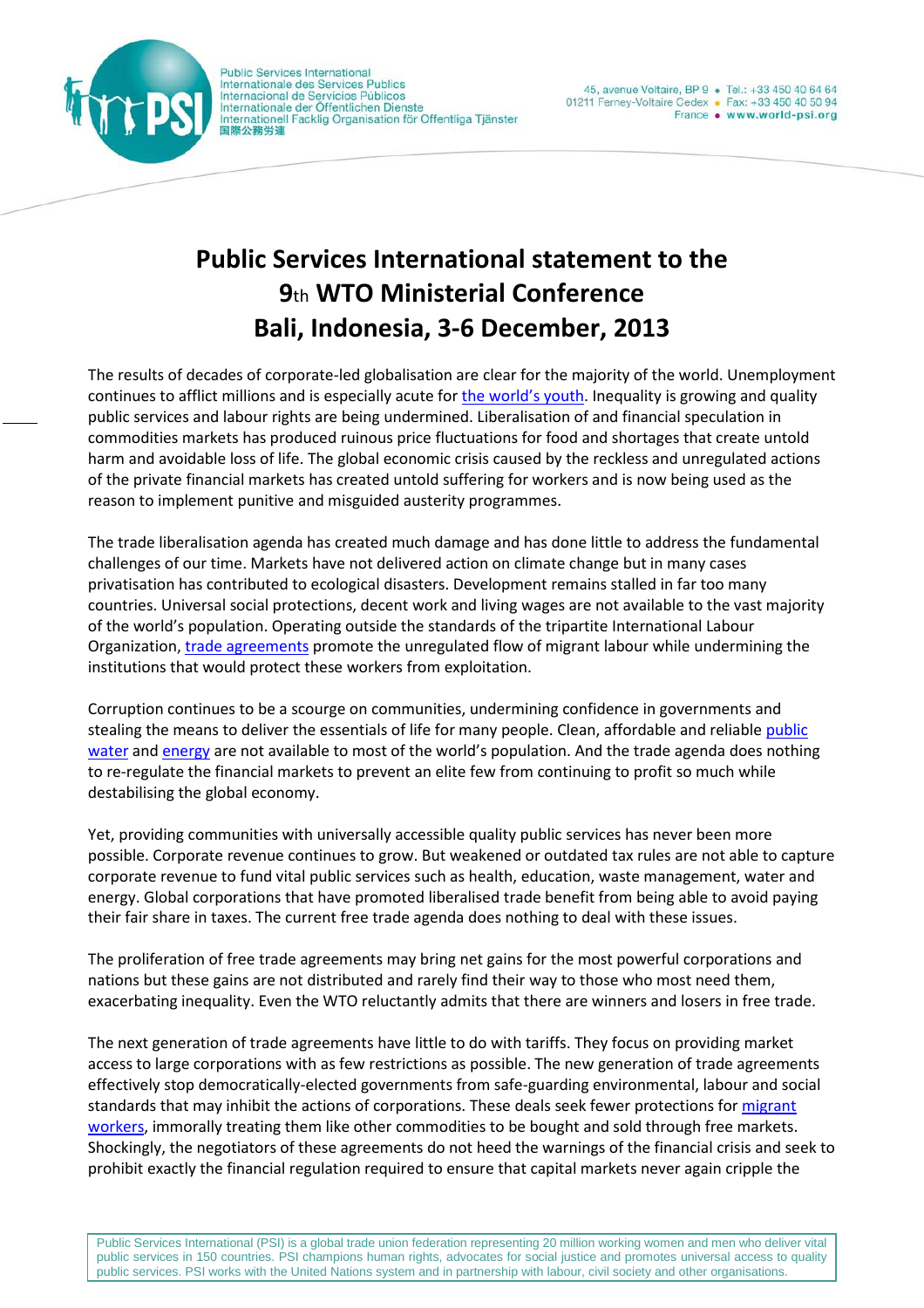economy. The trend towards creating corporate rights that supersede the rights of citizens and nations, particularly those enforceable in private courts, is a scandal.

The global trade framework must be built around delivering universal rights to human development to have legitimacy in the eyes of the majority.

It must be open, balanced and inclusive. WTO members must take a first step by honouring the developmental mandate given to the WTO in Doha.

# **Public Services are for the public good**

There is no place for public services in trade agreements that focus on market mechanisms and for-profit provision. [Quality public services](http://www.world-psi.org/en/issue/quality-public-services) are dynamic and evolve to meet changing circumstances, technology, political priorities and social objectives. Provision of quality public services requires governments to have the maximum possible policy space and all possible regulatory tools. Mixed public/private models only increase the need for policy space and are no basis for inclusion. Broadly defined public services must be carved out of all trade agreements.

## **Governments must be able to regulate vital services**

The existing General Agreement on Trade in Services (GATS) rules should not be the basis for liberalisation. The GATS Market Access rules prohibit public interest regulations that apply equally to domestic and foreign firms to promote financial stability, consumer safety, public health, environmental quality and universal access to education, water, energy and transport services. The GATS contains additional limits on domestic regulation with respect to qualification requirements and procedures, technical standards and licensing requirements. Future agreements, such as the Trade in Services Agreement (TISA), should not expand the deregulatory requirements that already exist in the GATS, but instead roll them back.

## **Affordable healthcare and medicines – not patent monopolies**

The Doha Declaration on Public Health and the Trade-Related Aspects of Intellectual Property Rights (TRIPS) agreement reaffirmed the flexibilities contained in the TRIPS agreement and its use to address the public health needs of WTO member states. However, the negotiations that followed the Declaration concluded without establishing a workable mechanism to translate the agreed rights into real access. Member states must review the decision of 30 August 2003 to waive Article 31 (f) of TRIPS, and the subsequent decision to amend the TRIPS in 2005, and improve these decisions to make them workable. Members should agree to a permanent moratorium on non-violation of TRIPS complaints and make permanent the waiver of TRIPS obligations for Least Developed Countries without any conditions.

# **Financial stability - not financial deregulation**

The deregulation and liberalisation rules of the WTO in the financial services sector set the stage for the global financial crisis. Yet, while the G20, most governments and even the IMF have recognized the need for financial re-regulation, the WTO's GATS rules hinder financial regulation efforts. Current proposals in the GATS negotiations would establish additional limits on domestic regulation and extend the coverage of deregulation requirements. Immediate changes are needed to current GATS rules regarding financial services, and no further deregulation or liberalisation of financial services should be undertaken within the WTO. Existing and proposed GATS rules should be reviewed in light of the financial crisis, and then clarified to ensure policy space for all countries to use macro-prudential measures, such as capital controls and financial transaction taxes, as well as to implement other financial regulatory and prudential measures.

#### **Trade rules that support food rights**

Food is not simply another commodity. Nutritious, safe and sufficient food is a human right. The increased deregulation and liberalisation of food markets have exposed small farmers, workers and consumers to unacceptable fluctuations in food prices and availability that have devastating effects on the world's most vulnerable. Excessive speculation in the commodities markets, and global food rules – written largely to satisfy corporate agribusiness – that treat food as a product for corporate profit cannot be supported. Developing countries must have the right to subsidise food for the poor, including through direct payments to poor farmers, as proposed in the current negotiations by the G33 to promote Food Security and the right